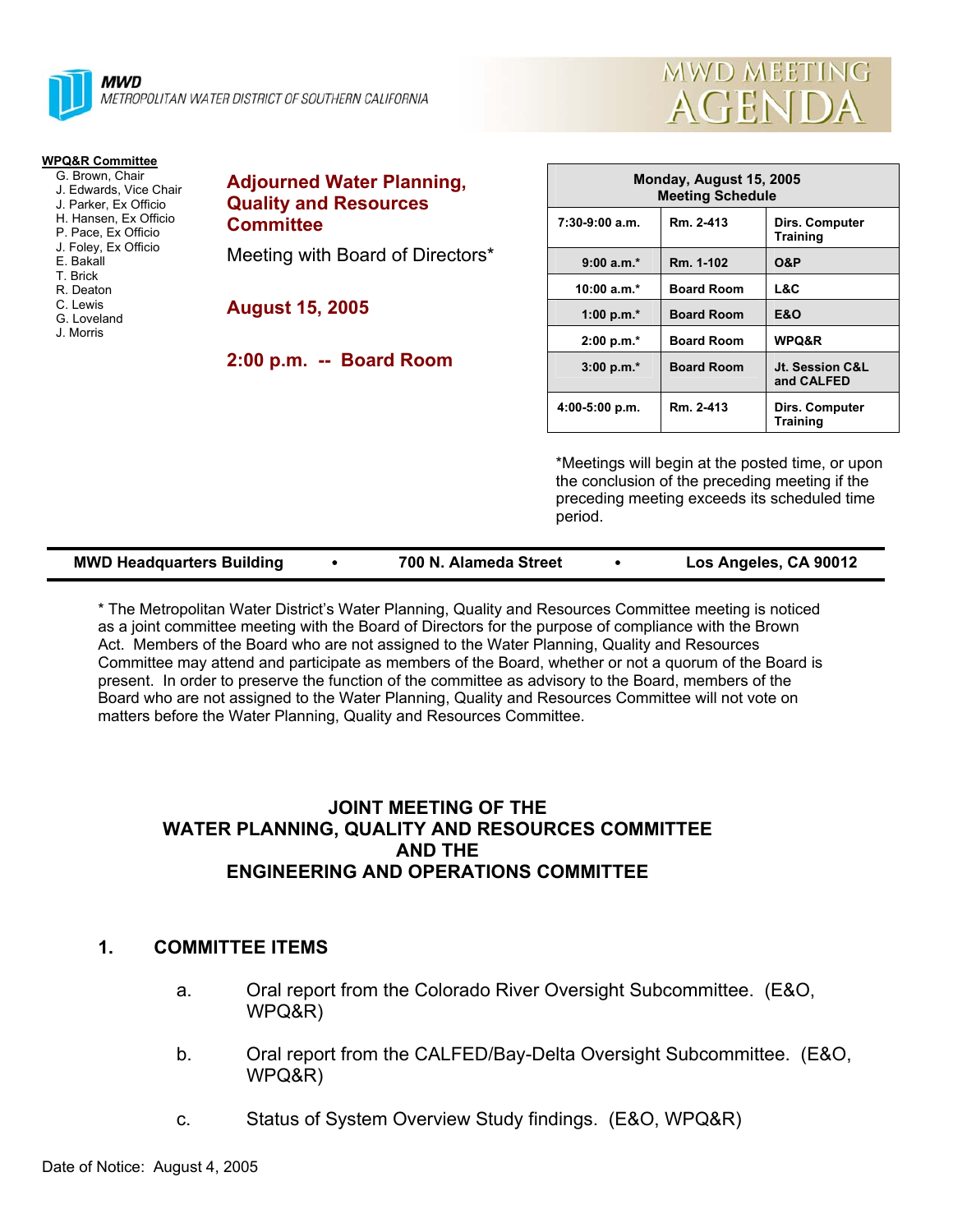# **WATER PLANNING, QUALITY AND RESOURCES COMMITTEE MEETING**

# **(Following joint meeting of WPQ&R and E&O Committees)**

- **2. Opportunity for members of the public to address the committee on matters within the committee's jurisdiction** (As required by Gov. Code § 54954.3(a).)
- **3. Approval of the Minutes of the meeting of the Water Planning, Quality and Resources Committee held July 11, 2005**

# **4. REPORTS**

a. Oral report on Bay-Delta and State Water Project matters. (L&C, WPQ&R)

# **5. CONSENT CALENDAR ITEMS — ACTION**

- **7-10** Authorize entering into a Local Resources Program Agreement with Las Virgenes Municipal Water District for the Decker Canyon Recycled Water Line Extension Project. (WPQ&R)
- **7-11** Adopt resolutions to accept \$3.2 million in state grants for four water conservation projects. (WPQ&R)
- **7-12** Authorize amending the agreement with Mojave Water Agency to demonstrate the feasibility of water exchange program. (WPQ&R)

# **6. OTHER BOARD ITEMS — ACTION**

None

# **7. BOARD INFORMATION ITEMS**

None